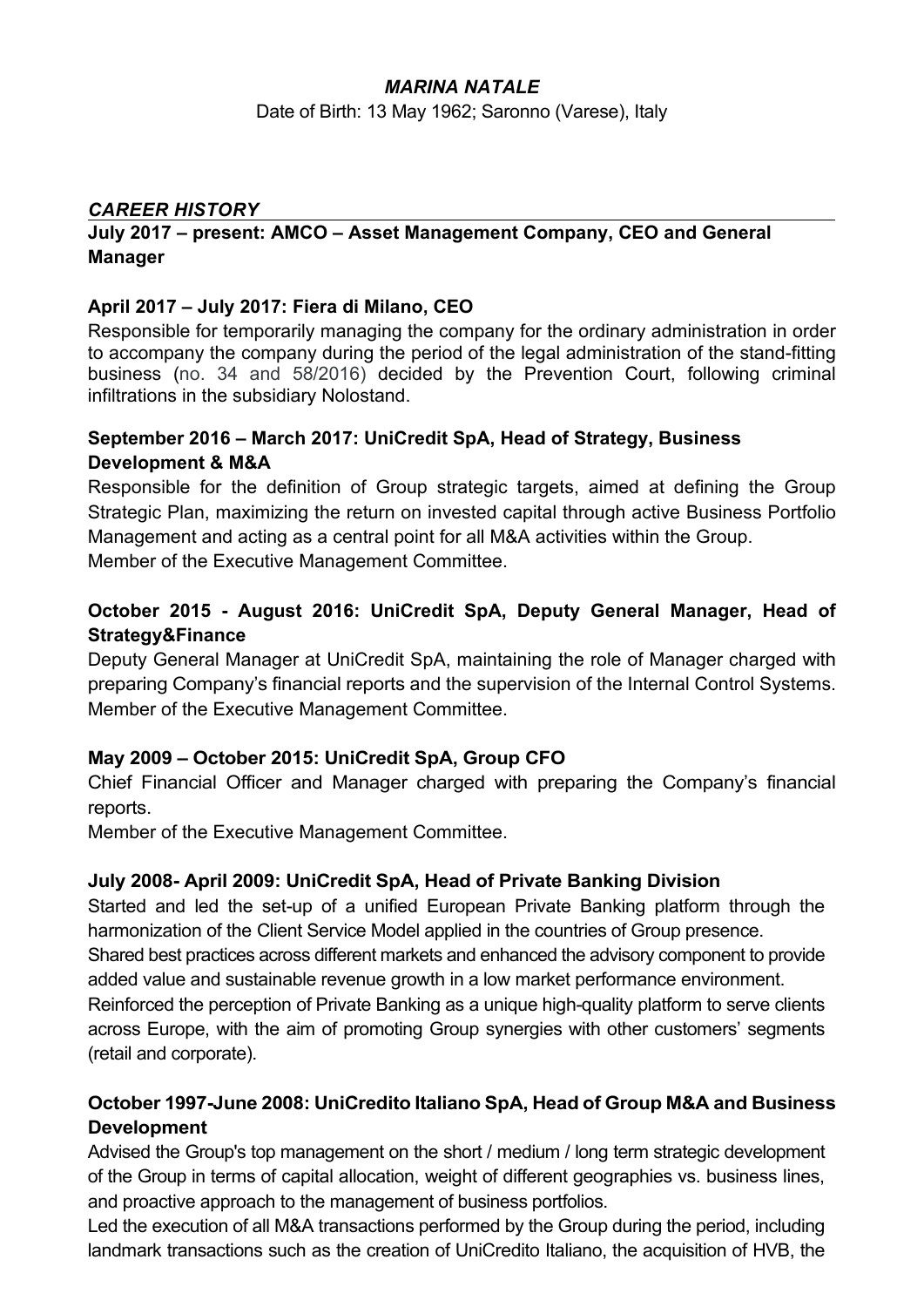merger with Capitalia and the set-up of the largest financial services franchise in Central and Eastern Europe.

Assessed in excess of 100 potential M&A initiatives over the period (including public, private, domestic and cross border opportunities) both on the buy and sell side in over 30 countries, acquiring significant corporate finance experience and expertise including:

- coordination of internal and external accounting teams in the context of the due diligence processes aimed at identifying and highlighting potential accounting misrepresentations in the target's financial statements
- assessment of the equity value of the target companies and of the potential impacts of the proposed transactions on the Group's balance sheet structure (including goodwill allocation and associated analysis)
- leading negotiations
- structuring of complex transactions, including optimization of funding through equity and/or debt instruments
- implementation of extraordinary transactions such as contributions in-kind, mergers/demergers, etc.

# **January 1991-September 1997: Credito Italiano, Planning and Control**

Responsible for:

- implementation of internal control activities (CDG) and of Asset Liability Management (ALM) policies and procedures, ensuring the conformity of these procedures with applicable accounting principles.
- establishing and running the overall budgeting process, providing the top management and network with a comprehensive set of periodic reports, reviews and updates of the yearly budgeting process.
- creation of an effective Management Information System (MIS) and sourcing of the relevant inputs and underlying data.

## **January 1988-December 1990: Credito Italiano, Research and Planning Department**

Developed a data analytics and monitoring tool of the Italian banking sector based on a database of financial statements.

Co-operated with Bank of Italy in establishing a system for the analysis of the market and credit risk of the Italian banking system.

## **December 1986 - January 1988: Nomisma - Bologna**

Assistant in research department.

## *BOARDS*

**December 2021 - present:** Member of the Board of Directors of Nexi S.p.A. **December 2019 - present:** Member of the Board of Directors of WeBuild **October 2017 – present:** Member of the Investors Committee of Italian Recovery Fund (former ATLANTE II) **May 2017 – April 2020:** Member of the Board of Directors of Valentino

**April 2017 – present:** Member of the Board of Directors of Fiera di Milano

**October 2016 – September 2017:** Member of the Board of Directors of Mediobanca - Banca di Credito Finanziario S.p.A.

**July 2016 – March 2017:** Vice Chairman of the Board of ABI (Associazione Bancaria Italiana)

**May 2016 – March 2017:** Member of the Investors Committee of ATLANTE Fund (I,II)